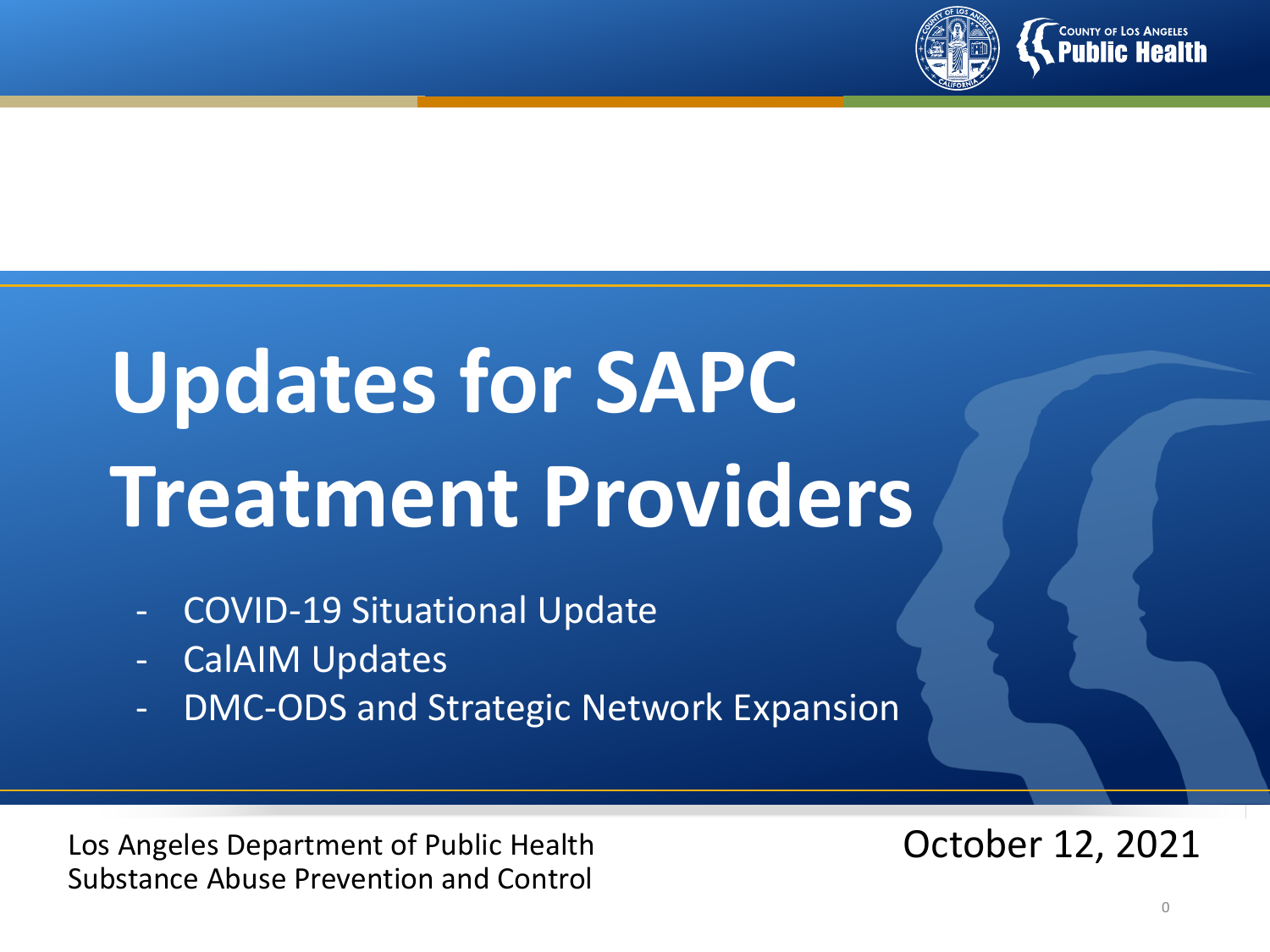

## **COVID-19 Situational Updates**

• **COVID-19 cases have stabilized and begun decreasing after the delta variant, but the situation remains highly fluid, with some forecasts anticipating a possible increase in the Fall/Winter, but with overall stabilization by early next year assuming no new variants and ongoing precautions.** 



#### • **Vaccines**

- Vaccine Mandate
	- COVID-19 vaccines are required for health care workers, including all SUD treatment settings, with the only exemptions being for qualified medical reasons or religious reasons.
	- In instances of exemptions, COVID-19 testing is required twice weekly in inpatient (3.7-WM and 4-WM) settings and weekly in all other SUD settings.
- Boosters
	- Currently only applies to Pfizer vaccine at least 6 mo from the 2<sup>nd</sup> dose.
	- Health care workers, including SUD providers, are eligible for boosters, along with: those age 65+, 18+ in long-term care settings (these do not include SUD settings), 18+ with underlying medical conditions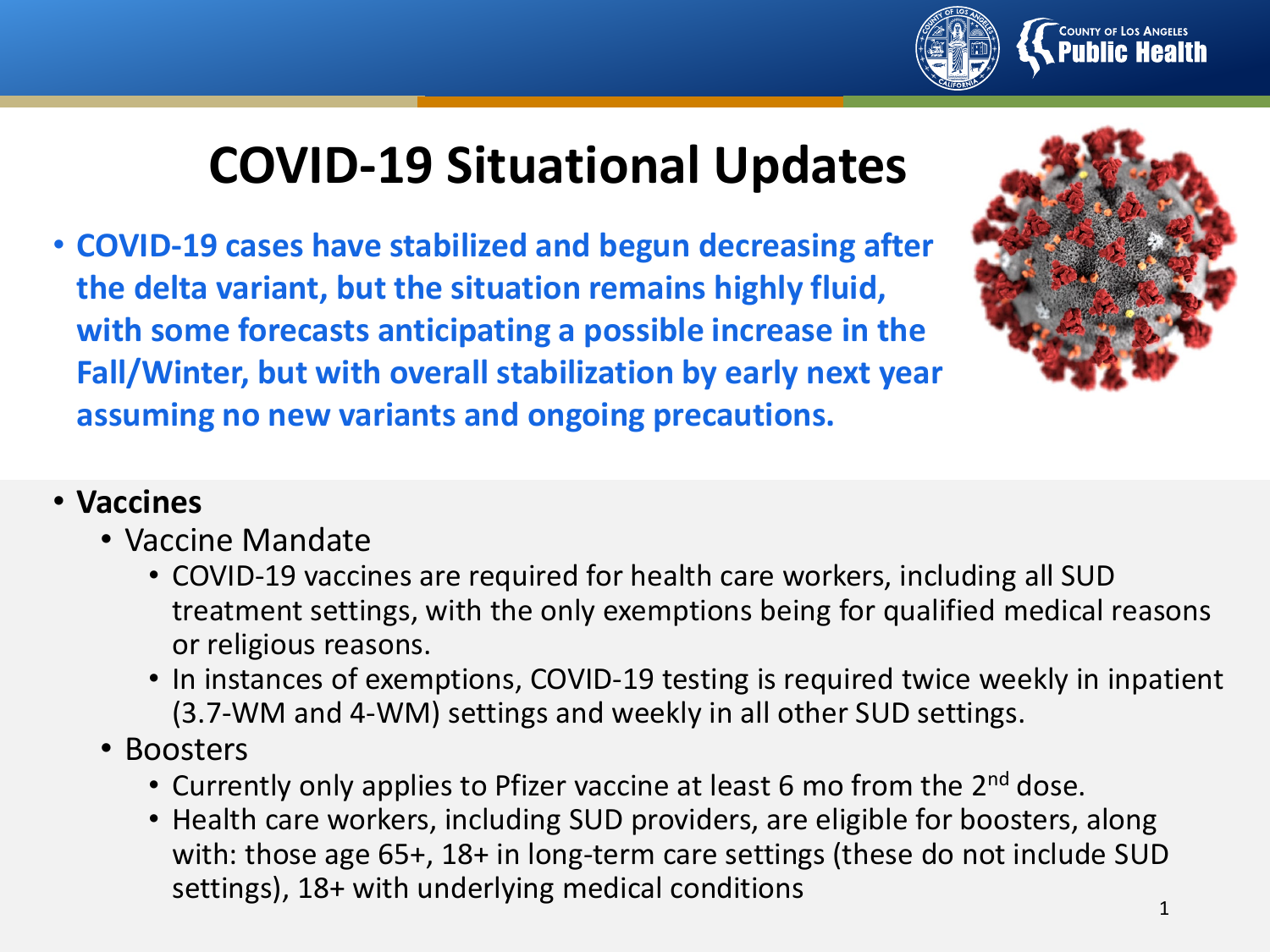

## **CalAIM Updates**

#### • **New policies already enacted**

- Residential episodes and lengths of stay
- Medications for Addiction Treatment (MAT)
- Reimbursement for services provided prior to a diagnosis
- Recovery Services

#### • **Ongoing Discussions with DHCS and/or Managed Care Plans**

- Enhanced Care Management (ECM) Jan 2022
- In-Lieu of Services (ILOS) Jan 2022
- Documentation reform July 2022
- BH payment reform July 2023
- BH Administrative Integration Jan 2027
- **As SAPC gets more clarity from CBHDA and DHCS around CalAIM, we will continue to engage its provider network around planning and changes.**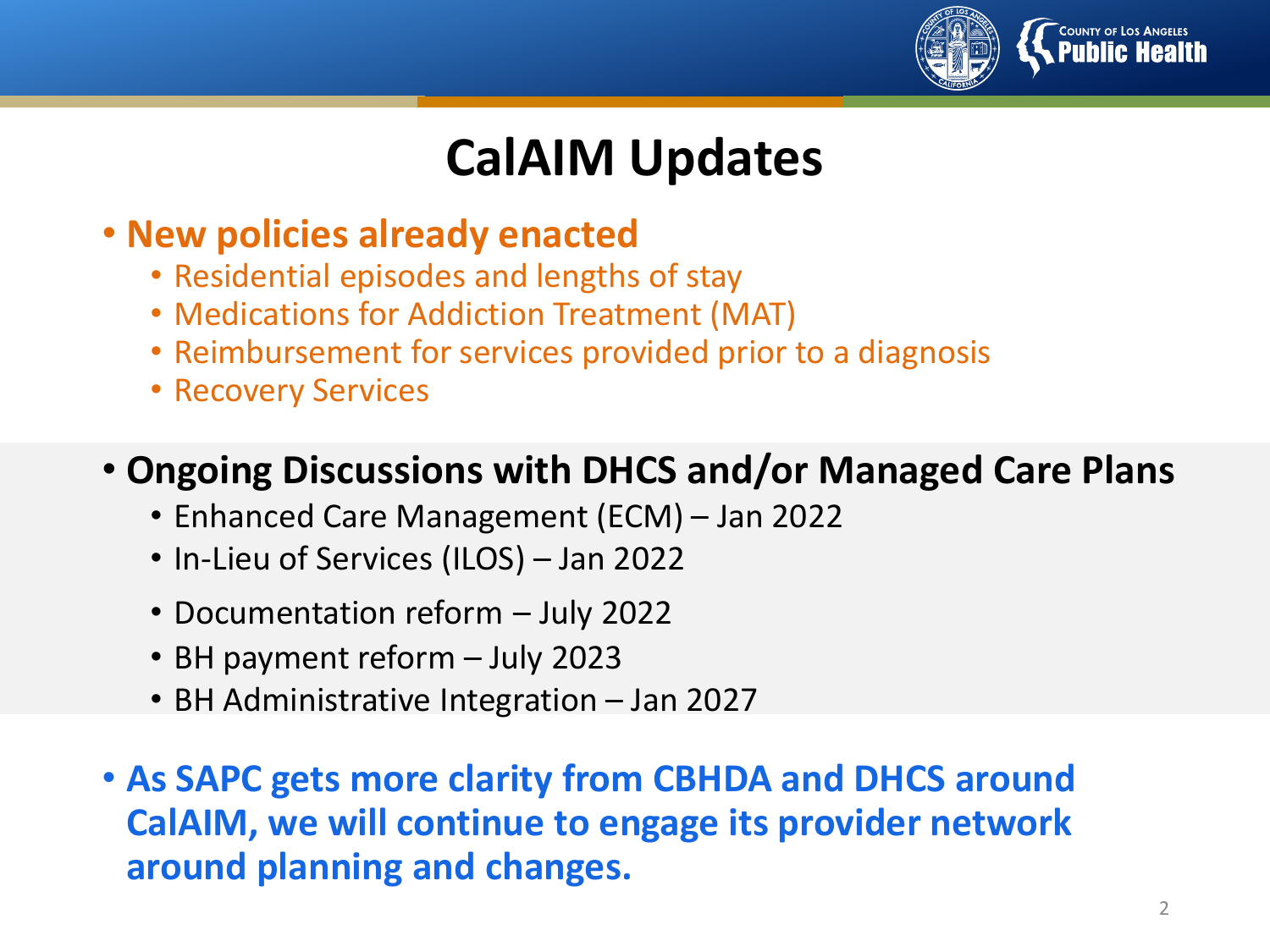

## **DMC-ODS and Strategic Network Expansion**

• **Key Steps with the Drug Medi-Cal Organized Delivery System (DMC-ODS) Waiver**



- **Growth Under DMC-ODS**
	- **180% increase in residential beds**
	- **1000% increase in residential services**
	- **Over 550% increase in Recovery Bridge Housing beds (compared to AFDLC beds pre-ODS)**
	- **Over 4000% increase in expenses related to Recovery Bridge Housing**
	- **Significant expansion in Room & Board expenses**
	- **50% increase in outpatient services**
	- **Significant expansion of investments in Prevention services**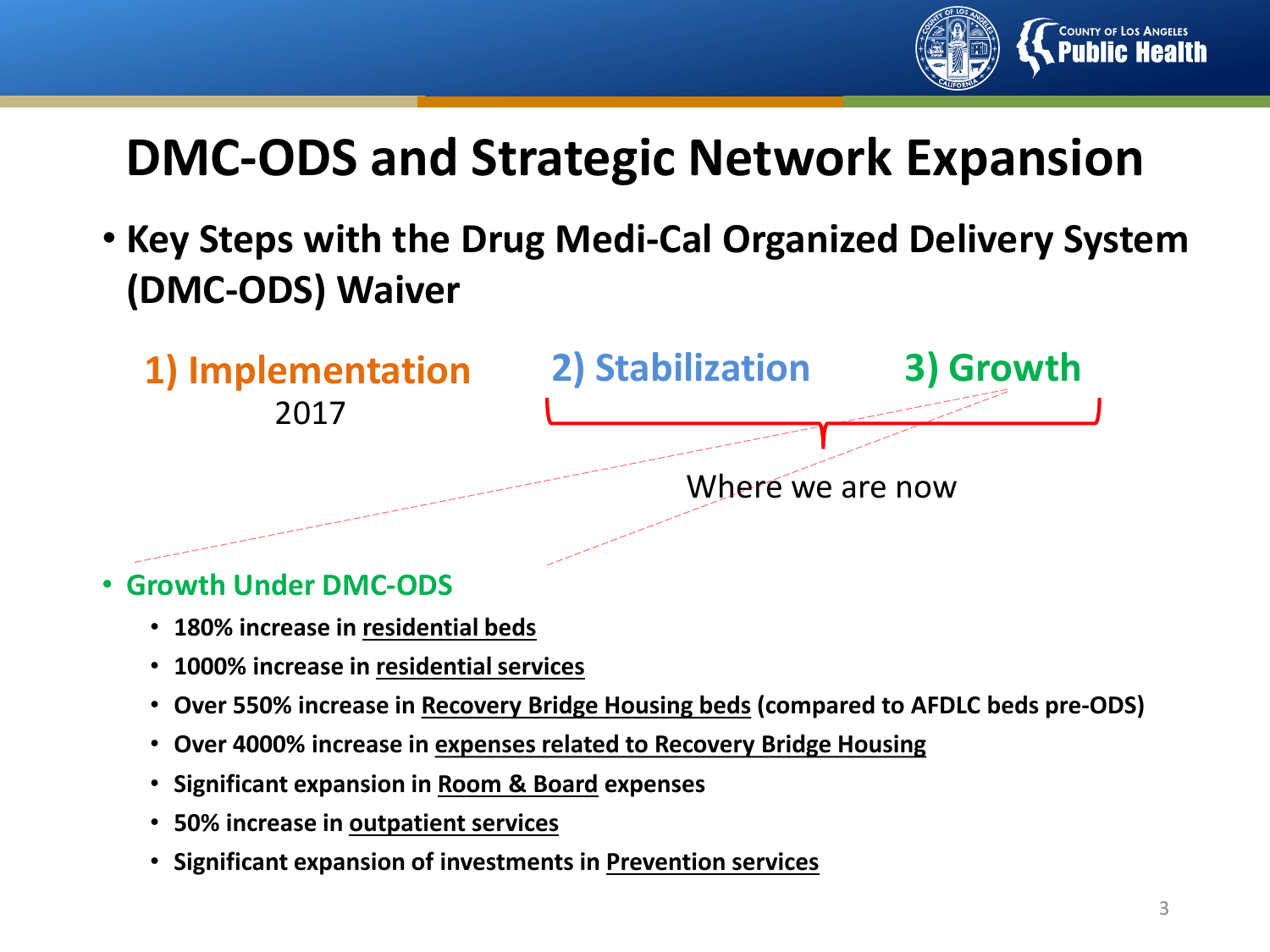

## **DMC-ODS and Strategic Network Expansion** (cont'd)

- Leveraging Drug Medi-Cal & federal match has allowed SAPC to fund more services for more people, as was the goal with DMC-ODS.
- While federal investment in specialty SUD treatment services through DMC has increased significantly, we have also grown local expenses (R&B, local match, RBH, etc).
- **Ongoing investments in the specialty SUD prevention and treatment system will need to efficiently and strategically allow**  for continued growth and development  $\rightarrow$  Need to consider not **just growth, but how we grow, with what funding, and how the growth allows us to better meet evolving community needs.**
	- Recovery Bridge Housing
	- Client Engagement and Navigation Services (CENS)
	- Contract augmentation requests
	- Etc.